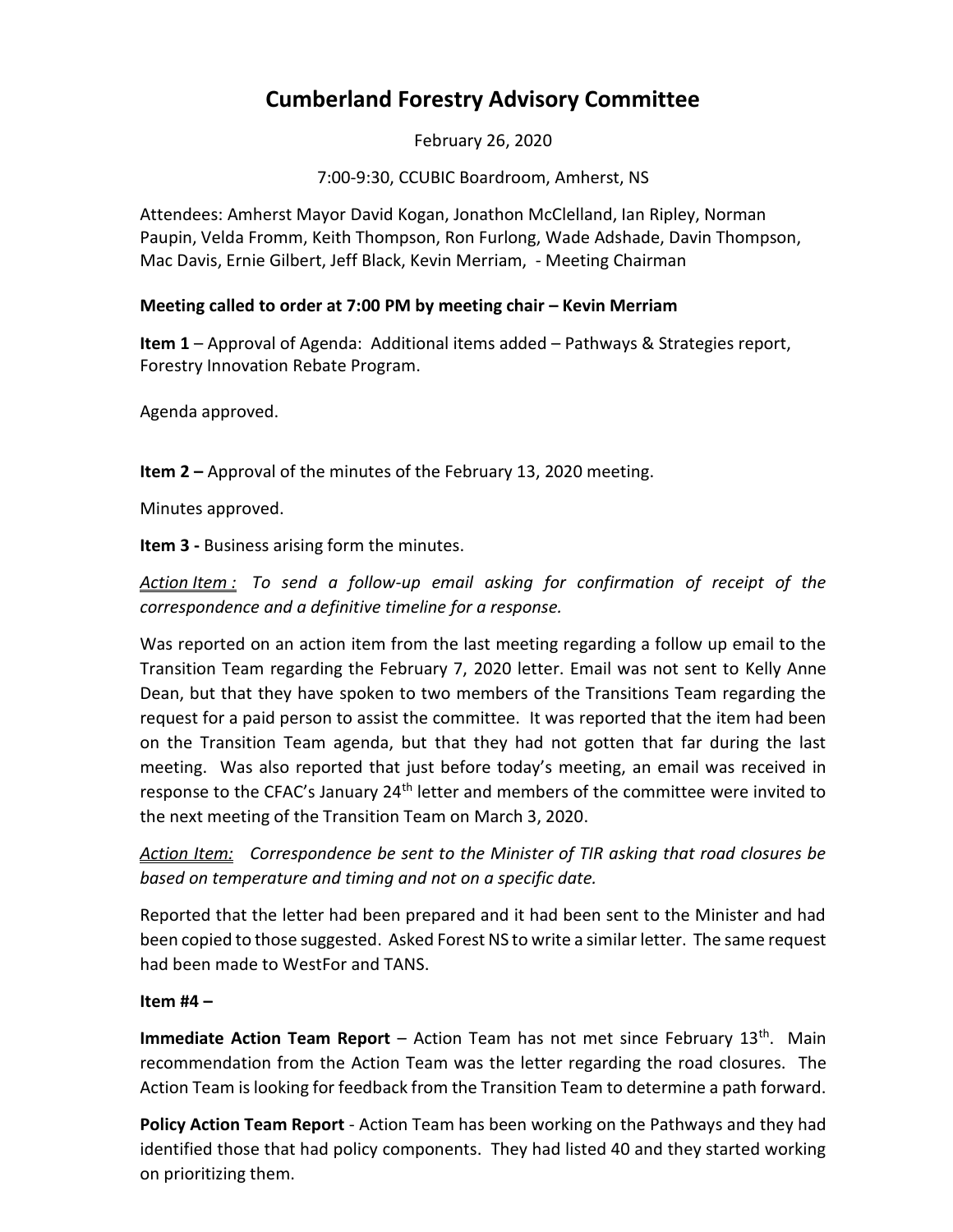**Market Access Action Team** – This Action Team had not met since the last meeting, nothing new to report.

**Long Term Action Team** – The Action Team had met on February 23<sup>rd</sup> and everyone was brought up to speed. They had gone through the pathways document. Action Team is a work in progress.

### **Item # 5 - New Business**

**Update on Progress of Forestry File from MLB:** There was progression in the House. Question had been asked of the Premier regarding the plan forward for the forest industry. The response was that the Transition Team was working on it. The Premier and the Minister were responding to all forestry questions in the house with the same answer – the Transition Team is working hard and moving forward on the file. The Bio-Diversity Act will be on the agenda in the Spring Session of the Legislature. The Bio-Diversity Act will be the first of its kind in Canada. Committee members were to urged to reacquaint themselves with the Act and to send any concerns that they might have with the document.

**Transition Team Update:** During the Forest NS AGM, a large landowner group had met, and Kelliann Dean had sat in on the meeting; this group had made a presentation to the Transition Team. Kelliann Dean is a smart person and has the ear of the Premier. The Industry people on the Transition Team are working hard to get things done, always a full agenda at the meetings. The vibe from these members is that are moving in a positive direction.

## **Action Item: Send out an email to all committee members, asking them to provide their comments prior to the March 3rd meeting with the Transition Team.**

**Public Relations (Sasha Irving)-** There was a discussion regarding this group and the aggressive message was being pushed. Consensus from the committee that this was not the direction that should be taken.

**Chamber of Commerce Presentation on March 4:** The committee had been invited to attend the meeting of the Nova Scotia Chamber of Commerce being held in Bridgewater on March 4, 2020. Meeting will be attending by representative from over 20 Chambers. Committee will be attending meeting and providing an update on the CFAC activities and will hopefully encourage other chambers to get engaged. A draft of the presentation was handed out and committee members were asked to provide input prior to the March  $4<sup>th</sup>$ meeting.

**Slide Deck for Presentations:** A slide deck for presentations had been put together. The idea was that once the deck was completed, it could be used by all committee members for presentations. The slide deck was only talking points and the last slide had the "ask" regarding getting other regions to become engaged. Committee members were asked to provide input on the deck.

**Action Item: Send out the presentation deck to all the committee members asking for input prior to March 4, 2020**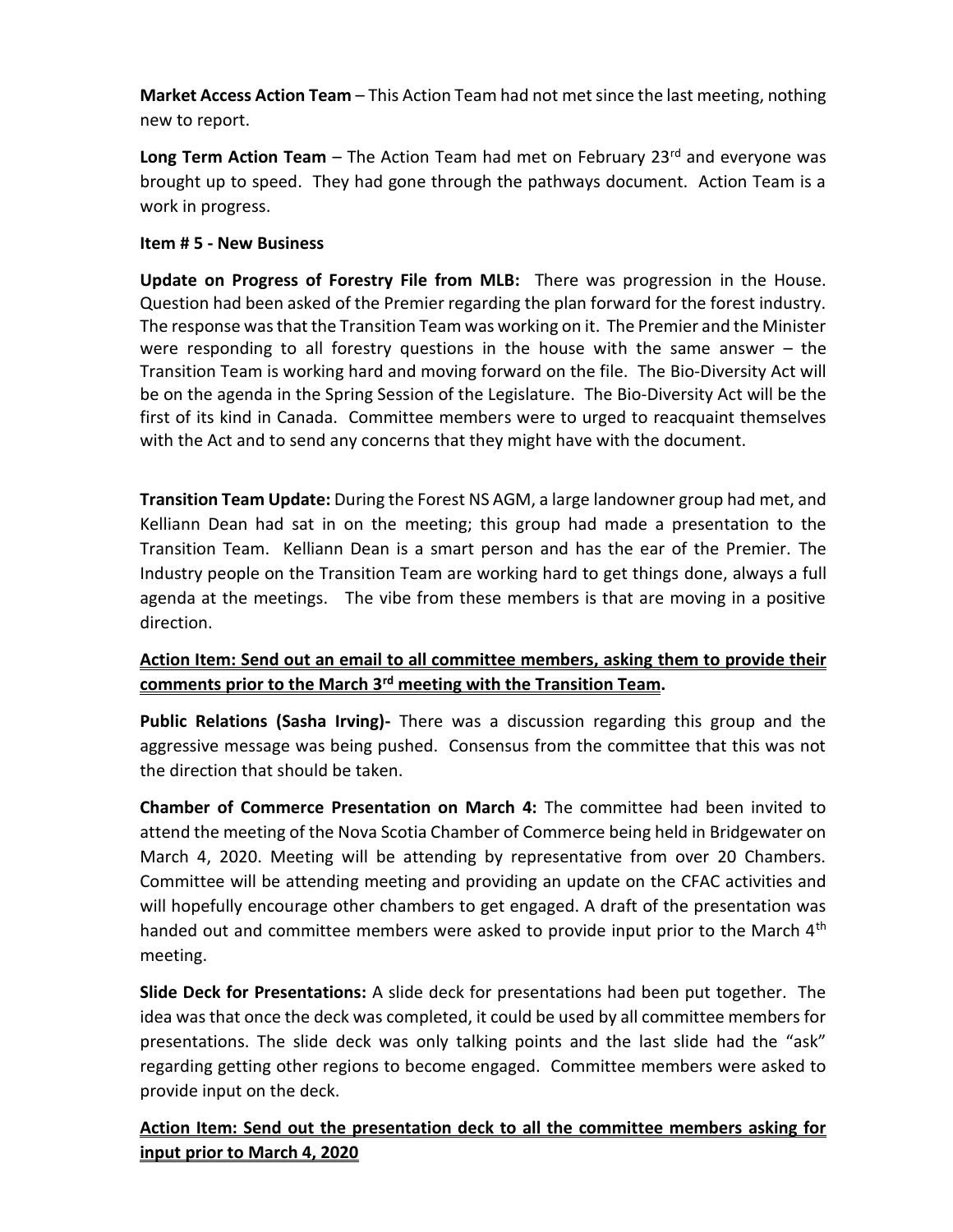**Current and Future Status of Debert Tree Nursery:** There needs to be a commitment regarding the future of the nursery. Planning for 2021, need guidance regarding the number of trees required by June 2020. Was asked if Northern Pulp was going to continue operating the nursery. The nursery had 25 employees that were in limbo regarding the future. Was suggested that the Federal Government should be contacted regarding the nursery and infrastructure that was already in place and should potentially be used to provide the trees for the promise of Canada planting over 2 billion trees. Wade Adshade asked how many nurseries were in the province. Mac Davis answered that only one other and that in the past there had been a shortage of trees available for planting. The Transition Team and the Federal Government should be award or the infrastructure available in Nova Scotia and if the promise of planting 2 billion trees was going forward, the trees should be grown in NS and not shipped in from another province.

**Forestry Innovation Rebate Program:** This is a Nova Scotia Business Inc initiative and is not tied to the 50 million fund. Funding supposed to be 5 million in 2020-2021 and another 5 million in 2021-2022. This rebate program had been provided to other industries and could potentially be beneficial to the forest industry. The committee had a good discussion on the program. It was suggested that the program be monitored and maybe suggest that the threshold for eligibility be dropped. Was asked if the rebate could be used by forest industry to upgrade equipment in order to fulfill the requirement of ecological forestry. Was recommended that the blueberry industry be used as a model for forestry.

## **Action Item: Take a closer look at the program to determine if contractors and harvesters could be eligible and report back to the committee.**

**Pathways and Strategies:** The Facebook page is live, and the Forestry page was up and running on the Cumberland Business Connector website. Have been working on the pathways and had combined the 11 to 12 into 6. The group had determined that there were 60 action items and that this was too many to handle, need priorities to focus energy. Was suggested that the committee look at the pathways and determine if they reflect what the committee wanted to accomplish. The committee discussed the work that had been completed. Was suggested each action team look at the pathways to determine which important to each group and that it would be helpful to have the committee rate the pathways in order of importance. Next steps should be to have a list of priorities, determine which action team is working on each pathway and who if any experts need to be brought in to assist.

## **Action Item: Send the pathways document out to the committee members asking that each item be ranked in order of importance. Tabulate the results and bring back to the committee.**

**New Item:** Mayor Kogan asked a question regarding an upcoming meeting that he would be attending concerning the Isthmus of Chignecto. The committee agreed that Mayor Kogan should provide information regarding the advantages of using wood in this project. It would be a great opportunity to influence the tender for the project.